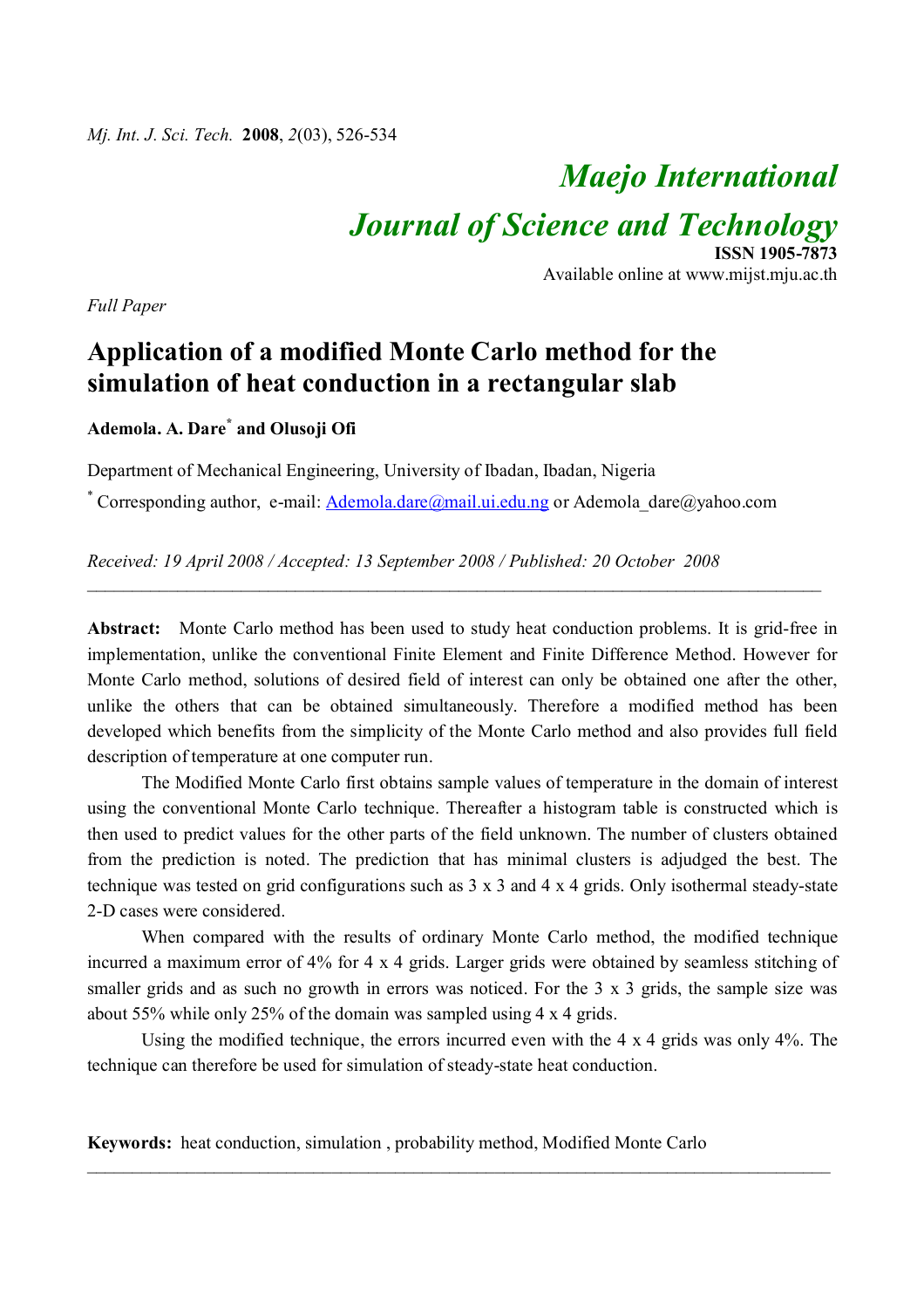#### **Introduction**

Various heat transfer processes require the knowledge of temperature distribution over the surface where the heat transfer is taking place. This in essence provides for better engineering decision and design. However, because of the mathematical rigour that has to be performed, the governing equations derived are often non-linear. Various numerical methods such as Finite Difference and Finite Element Method have been used extensively to tackle them. Many of such are well documented by Incroprera and DeWitt [1] as well as by Welty et al.[2] and Eckert and Drake [3]. Some recent applications of Finite Element Method and Finite Difference Method include the work of Jing Zhang et al. [4] and Tasarkuyu and Akinoglu [5]. These methods generally require simultaneous solution of domain solution points.

However, a probability method was applied by Haji-Sheikh and Sparrow [6] to obtain temperature of isolated points during heat conduction in a domain. A more recent effort was reported by Grigorin [7]. Leveque and Rezzong [8] carried out thermal studies of a superconductivity current limiter using Monte Carlo method.

 Generally, probability methods can be used to obtain a single-point solution in a domain. They are therefore simpler to implement and less demanding on the computer memory. They may however be slower in run time. When a full description of the temperature history of the entire domain is needed, more computational time may be required.

The objective of this work is to preserve the simplicity of the Monte Carlo method by developing a Modified Monte Carlo approach which will make it possible to fully characterise the domain without excessive computational burden. This paper discusses the typical Monte Carlo solution for temperature in a domain and thereafter the Modified Monte Carlo technique is discussed.

#### **Simple Monte Carlo Method**

Monte Carlo application to thermal conduction was used by Haji-Sheikh and Sparrow [6] for obtaining temperature history in a rectangular slab. Both unsteady and steady-state cases were treated. In this method a probabilistic approach was adopted which makes single point solution achievable. An abridged description of the method is hereby presented.

Given any domain, the solution of a point in it (e.g. A) is obtained by commencing many random walks from the point of interest. Such walks are terminated whenever an absorbing boundary (a boundary with constant temperature) is encountered. Whenever the walk is terminated, the boundary value is scored. The average of all the scores at the absorbing boundary(ies) gives the solution of the point of interest.

Thus,

$$
T_A = \frac{\sum_i T_i}{n}
$$

*n*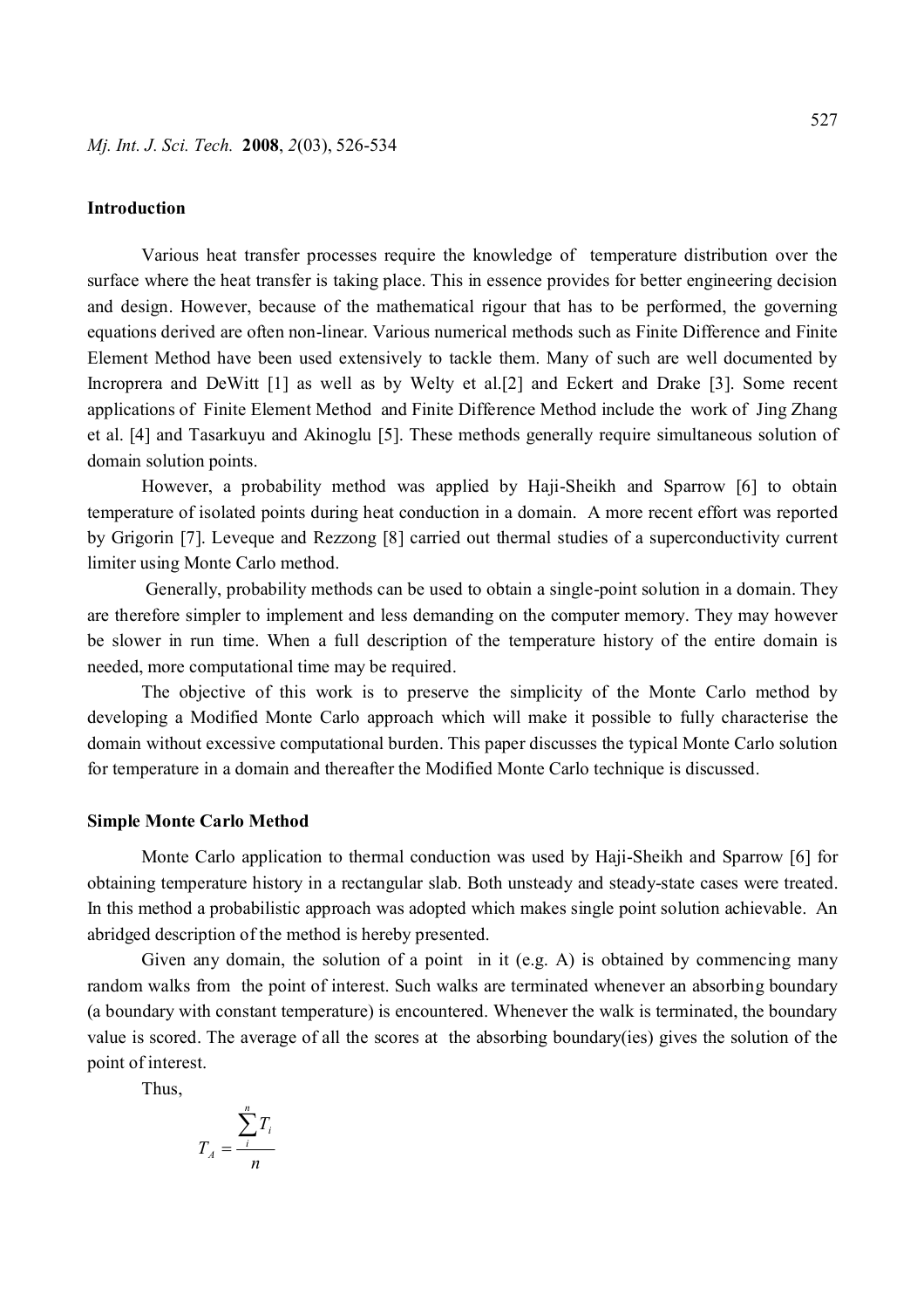where,

- $n =$  number of walks
- $T_i$  = temperature score at walk i
- $T_A$ = temperature of the point of interest in the domain

The procedure is illustrated in Figure 1.

Ogundare [9] used the Monte Carlo technique to solve for temperature distribution in arbitrary surfaces. He reported good agreement with the Finite Difference solution for isothermal cases, but for adiabatic case an error of about 5% was noticed.

#### **Modified Monte Carlo Method**

Modified Monte Carlo method is developed to enable full characterisation of a domain, since the Monte Carlo solution can only provide single-point solution at any computational run. An algorithm of this technique is hereby presented.

- (1) First divide the entire domain into the desired grid sizes such as 3 x 3 internal grid as in Figure 2.
- (2) Select some nodes such as A,B,C, D, E (the selected points are block centred) and designate them as sample points.
- (3) Determine the solution values of sample points using the normal Monte Carlo method. For instance, the assumed estimated values of the sample points are shown in Figure 3.
- (4) Using the sample values, a histogram is then constructed as shown below.

| X | ţ. |
|---|----|
|   |    |
|   |    |

- (5) With the histogram, guess values for the remaining portion of the domain by making use of random numbers between 0 and 1. In the case being considered, if the random number is less than 2/5, a guess value 1 is assigned  $(x=1 \text{ at } f=2)$ , otherwise a guess value 2 is assigned.
- (6) By comparing guess values , a set of estimated values that minimises cluster formation is chosen. For instance Guess 1 of Figure 4 is chosen.
- (7) Steps 1-5 are repeated several times. Thereafter average values at the various grid points are estimated.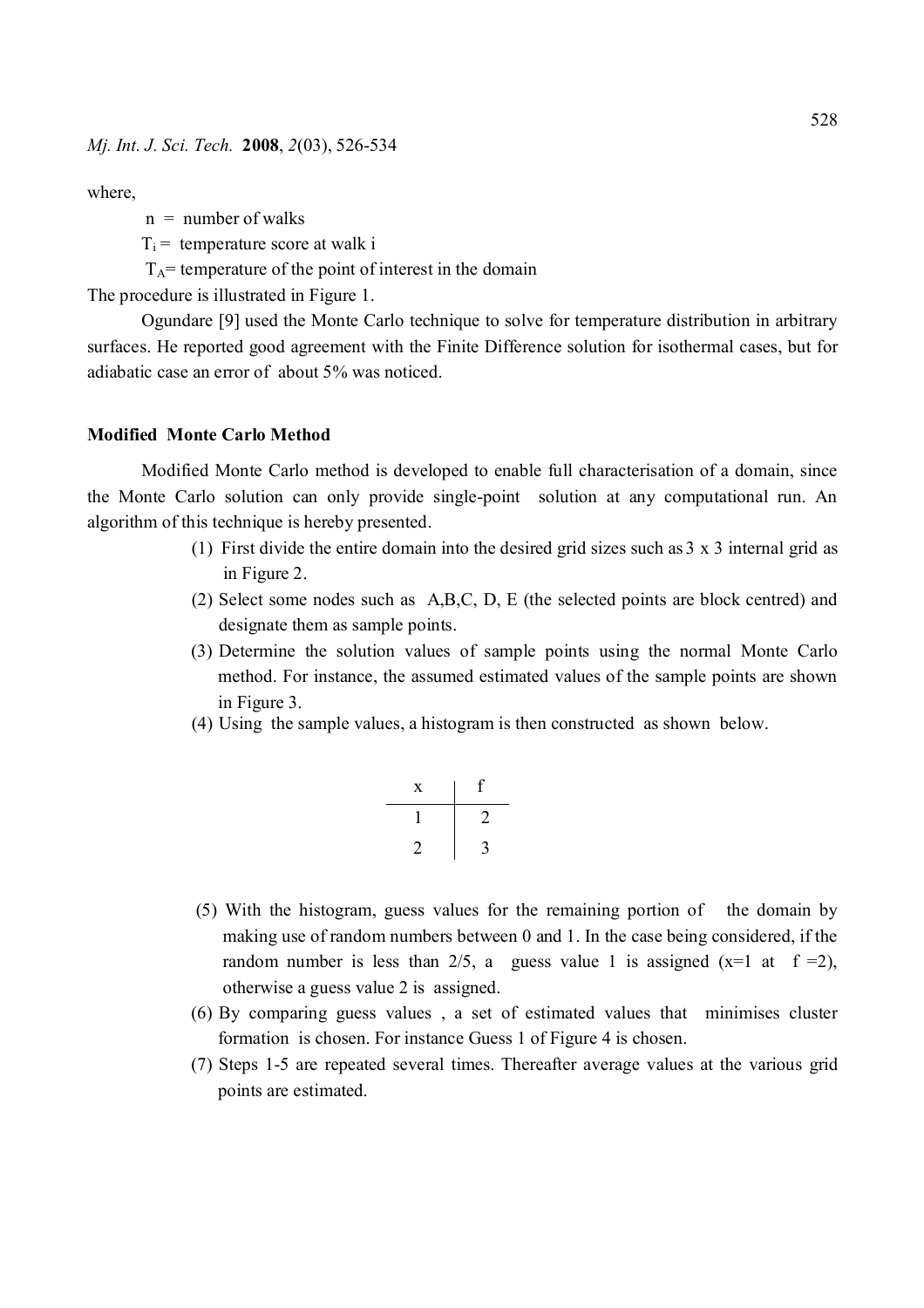

**Figure 1.** Simple Monte Carlo flow chart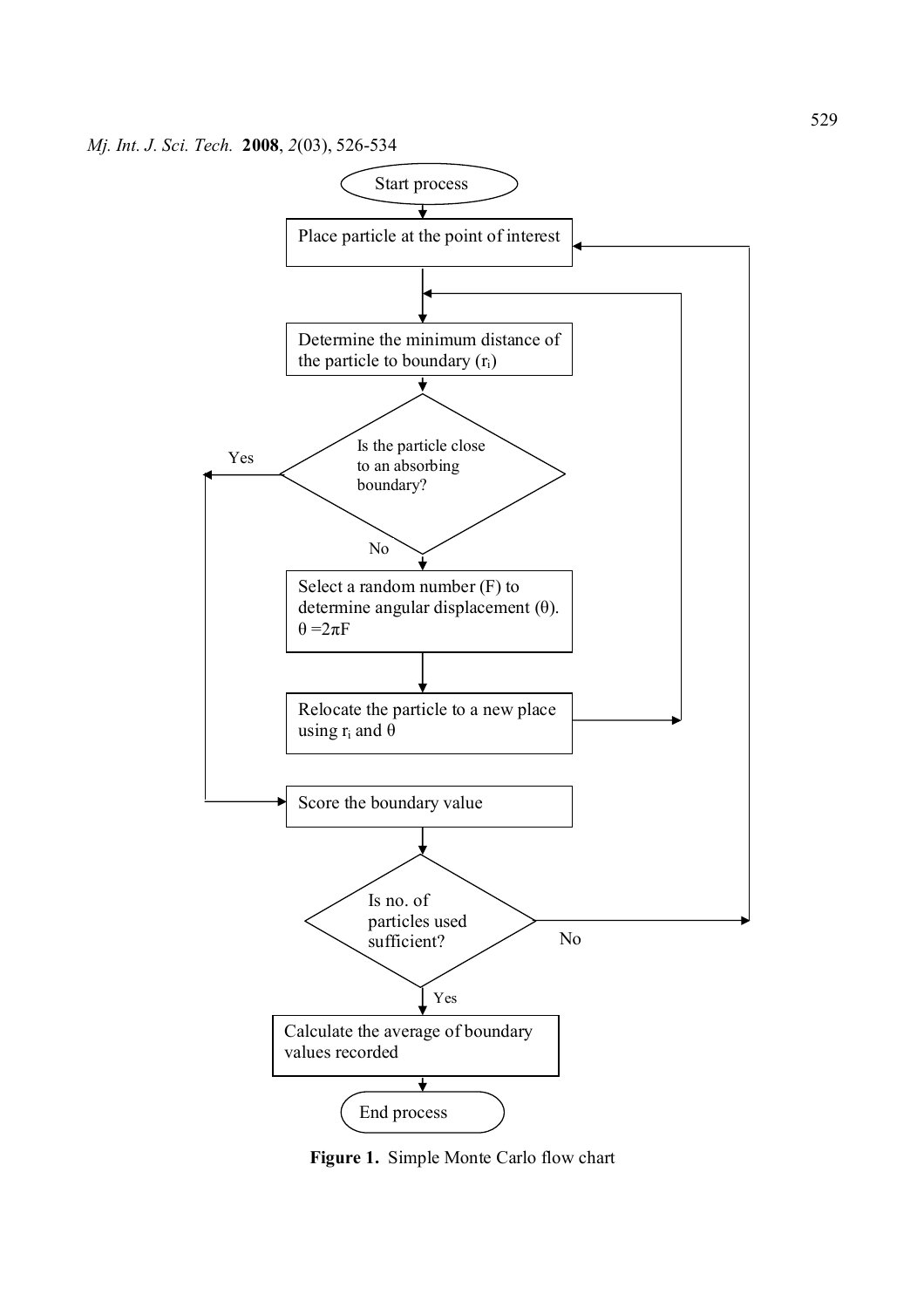| B |    | C |
|---|----|---|
|   | D. |   |
| A |    | E |

Figure 2. Domain with sample points



**Figure 3.** Domain with sample values



**Figure 4.** Domain with predicted values

Larger grid solutions are obtained by seamless stitching of smaller grids. For instance, in Figure 5, the 8 x 8 internal grid solutions are obtained as follows:

- (i) Divide the 8 x 8 grid into four 4 x 4 internal 'sub-grids.'
- (ii) Identify sample points in each of the sub-grids and obtain their values using the simple Monte Carlo technique. Note that sample points solutions must be obtained using the global domain. This enables seamless stitching of the grids.
- (iii) Each of the 'sub-grids' is now separately considered. Unknown values in each 'sub-grid' are then obtained using the Modified Monte Carlo procedure.
- (iv) All the 'sub-grids' with all the values now known are joined together. No further processing of the results at the grid borders is needed and it is therefore regarded as seamless stitching. Further clarification can be obtained from the accompanying Figure 5.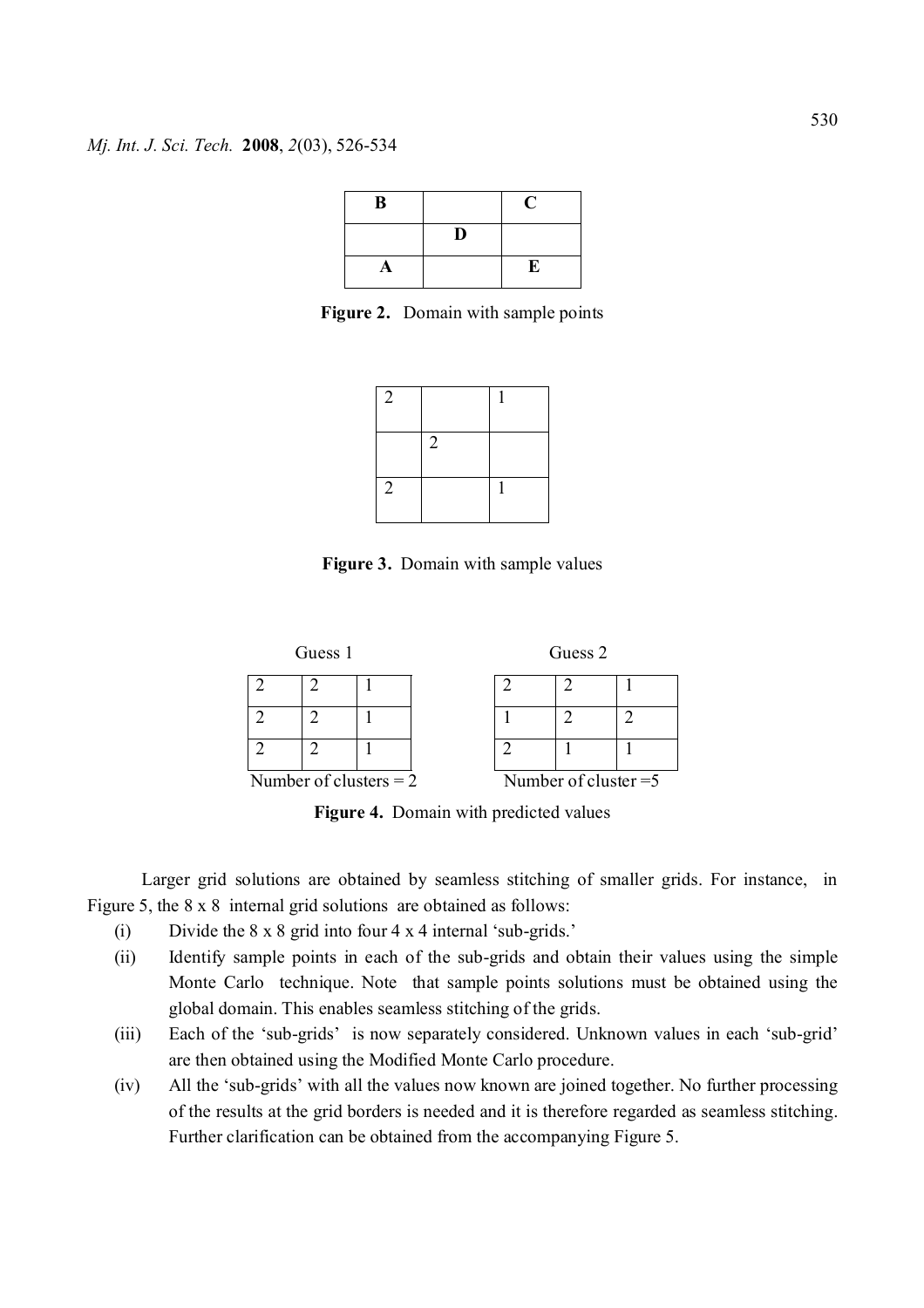| IA          |  | $\mathbf A$ | $\overline{C}$ |  | $\mathcal{C}$ |
|-------------|--|-------------|----------------|--|---------------|
|             |  |             |                |  |               |
|             |  |             |                |  |               |
| B           |  | B           | D              |  | D             |
| E           |  | E           | G              |  | G             |
|             |  |             |                |  |               |
|             |  |             |                |  |               |
| $\mathbb F$ |  | $\mathbf F$ | Ĥ              |  | Н             |

(a) Domain with sample points in each sub-grid identified and their values obtained

|     | $\mathbf{v}$ | $\mathbf{v}$ |              |
|-----|--------------|--------------|--------------|
| - - | $\mathbf{r}$ | $\mathbf{r}$ | $\mathbf{r}$ |
|     | - -          |              |              |
|     | $\mathbf{r}$ | - -          |              |



Figure 5. Stitching process for 8 x 8 grid (Note: Values of points marked with 'X' in Fig. 5b are predicted using Modified Monte Carlo technique. These values are retained at their corresponding positions in the global domain.)

## **Application of the Modified Monte Carlo Method to Simple Thermal Conduction Problems**

The Modified Monte Carlo method was used to simulate heat conduction in a rectangular slab with thermal conductivity of  $0.035$  W/m<sup>2</sup> K. This was carried out using different kinds of grid configurations. The results for such grids are hereby presented.

### *Simulation using 3 x 3 domain*

The results for this case is presented in Table 1, which shows no noticeable discrepancies. The sample values are underlined implying that only four other values are simulated using the Modified Monte Carlo technique. In a way this may imply a saving of 45% in computational run when compared to ordinary Monte Carlo technique.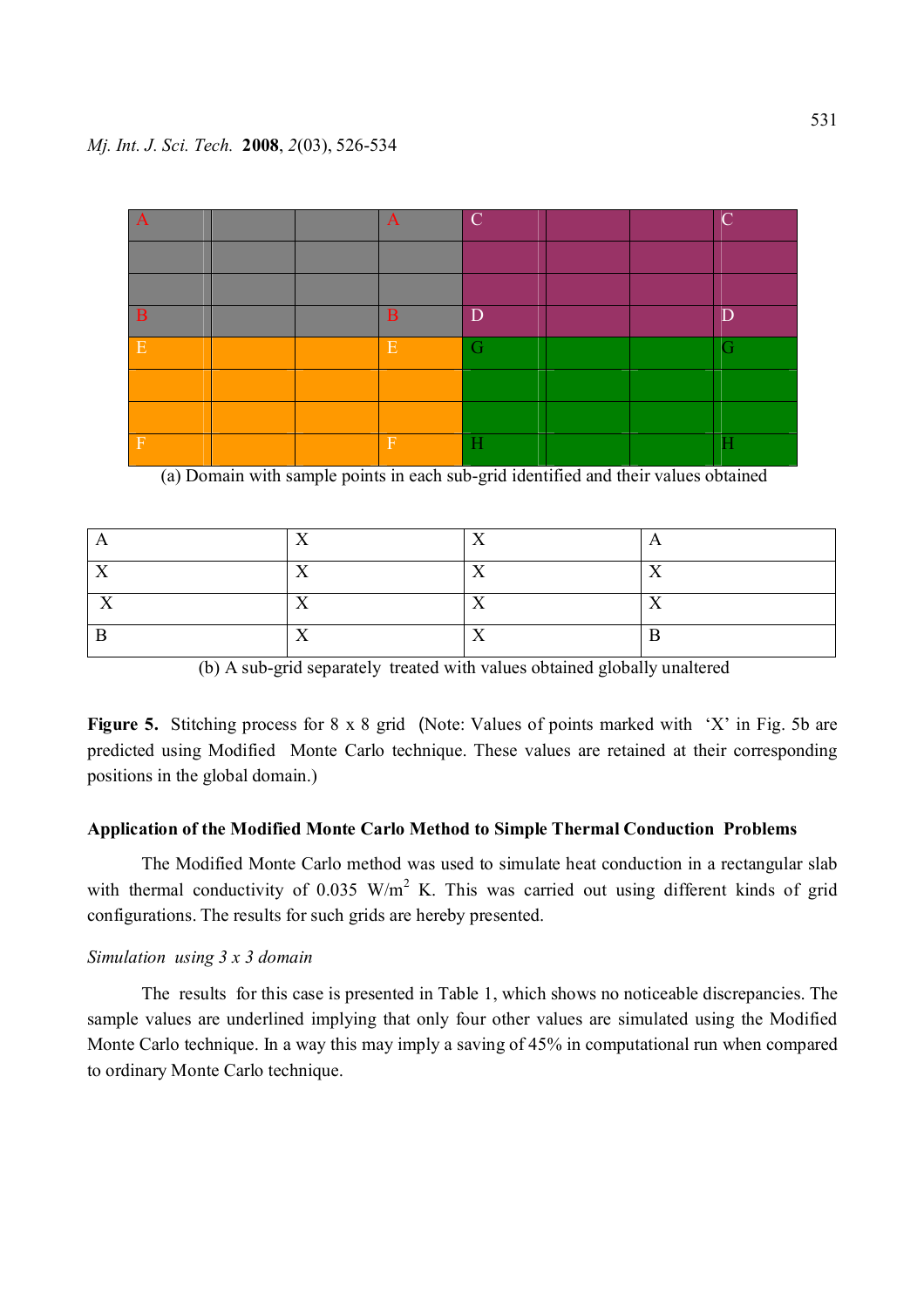#### *Mj. Int. J. Sci. Tech.* **2008**, *2*(03), 526-534

|       |     | 400 K      |     |       |
|-------|-----|------------|-----|-------|
|       | 385 | 377.6      | 373 |       |
| 400 K | 378 | <u>351</u> | 320 | 200 K |
|       | 376 | 324        | 262 |       |
|       |     | 200 K      |     |       |

**Table 1.** Simulation temperature results (K) for 3 x 3 grid using Modified Monte Carlo technique

(Note : All simulated values are for internal grids. Only four new points were predicted using the Modified Monte Carlo technique. The samples (in underlined form) is thus about 55%.)

# *Simulation using a 4 x 4 grid*

The simulated values using the same material properties as for the 3 x 3 grid are presented for the ordinary and Modified Monte Carlo method in Tables 2 and 3 respectively. The sample values are shown underlined for Modified Monte Carlo case. There are thus 12 simulated values obtained using the Modified Monte Carlo technique. The sample size in this case is 25%.

**Table 2.** Simulated temperature results (K) for 4 x 4 grid using normal Monte Carlo technique

|       |       | 119.1 |       |       |       |
|-------|-------|-------|-------|-------|-------|
|       | 557.8 | 773   | 773   | 568.2 | 373 K |
| 373 K | 373   | 538.6 | 525.8 | 373   |       |
|       | 373   | 417   | 418   | 373   |       |
|       | 373   | 373   | 373   | 373   |       |
|       |       | 373 K |       |       |       |

**773 K**

 **Table 3.** Simulated temperature results (K) for 4 x 4 grid using Modified Monte Carlo method

| ×<br>٩ |
|--------|
|--------|

|       | 557.8 | 773   | 773   | 555.4      |       |
|-------|-------|-------|-------|------------|-------|
| 373 K | 373   | 538.6 | 503.4 | 373        | 373 K |
|       | 373   | 416.2 | 418.6 | 373        |       |
|       | 373   | 373   | 373   | <u>373</u> |       |
|       |       | 373 K |       |            |       |

(Notes: 1. Sample values are shown underlined.

2. Except for boundary values, all others are for internal grids.)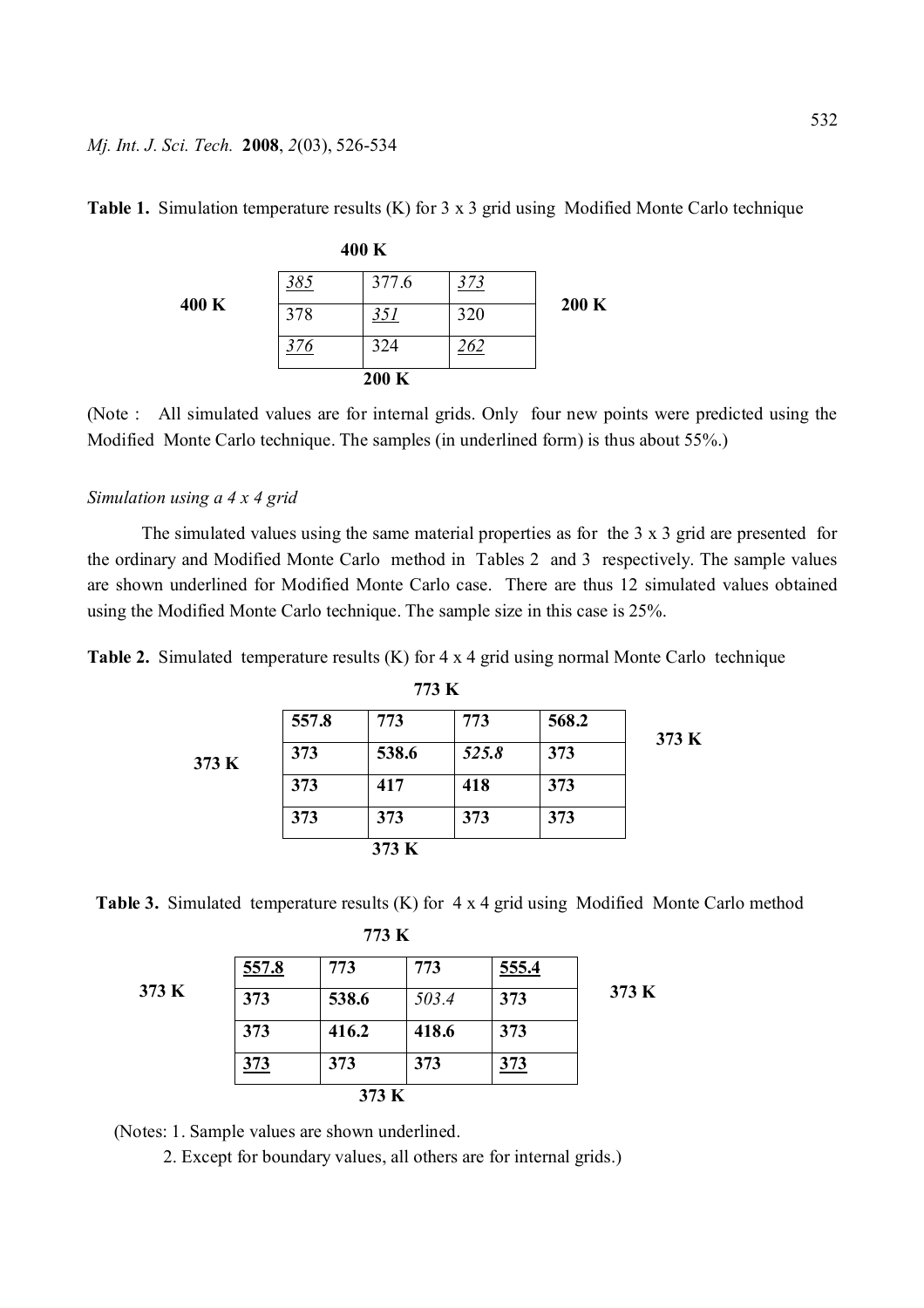#### *Comparison of simulated results of modified and ordinary Monte Carlo method*

Inspection of the 3 x 3 grid solution revealed no discrepancies while point-by-point solution comparison for the 4 x 4 grid showed a discrepancy of 4% (discrepancy points in italics).

#### *Simulation results for 12 x 12 grid*

The solutions using a 12 x 12 grid were obtained by seamlessly joining solutions for four 4 x 4 sub-grids as earlier highlighted. A sample solution using the same material properties as for the earlier-mentioned cases and with the boundary condition boldly highlighted is presented in Table 4.

| 591.67 | 773    | 773    | 773    | 773    | 773    | 773    | 773    | 773    | 773    | 773    | 579.67 |
|--------|--------|--------|--------|--------|--------|--------|--------|--------|--------|--------|--------|
| 373    | 577    | 626.33 | 695.67 | 730.33 | 725    | 729    | 727.67 | 690.33 | 594.33 | 597    | 373    |
| 373    | 531.67 | 567.67 | 615.67 | 671.67 | 663.67 | 670.33 | 663.67 | 621    | 542.33 | 541    | 373    |
| 373    | 438.33 | 499.67 | 549    | 582.33 | 591.67 | 587.67 | 581    | 555.67 | 511.67 | 455.67 | 373    |
| 373    | 399.67 | 467.67 | 530.33 | 531.67 | 525    | 526.33 | 550.33 | 507.67 | 458.33 | 399.67 | 373    |
| 373    | 393    | 449    | 486.33 | 487.67 | 494.33 | 510.33 | 507.67 | 471.67 | 442.33 | 386.33 | 373    |
| 373    | 390.33 | 431.67 | 454.33 | 462.33 | 487.67 | 495.67 | 474.33 | 427.67 | 406.33 | 387.67 | 373    |
| 373    | 391.67 | 411.67 | 434.33 | 438.33 | 458.33 | 450.33 | 439.67 | 425    | 411.67 | 386.33 | 373    |
| 373    | 381    | 393    | 403.67 | 419.67 | 407.67 | 401    | 418.33 | 405    | 391.67 | 378.33 | 373    |
| 373    | 381    | 382.33 | 385    | 405    | 401    | 399.67 | 401    | 391.67 | 382.33 | 374.33 | 373    |
| 373    | 373    | 374.33 | 378.33 | 383.67 | 379.67 | 383.67 | 386.33 | 379.67 | 374.33 | 373    | 373    |
| 373    | 373    | 373    | 373    | 373    | 373    | 373    | 373    | 373    | 373    | 373    | 373    |

 **Table 4.** Simulated temperature (K) results for 12 x 12 grid using Modified Monte Carlo method

(Notes: 1. Boundary values are boldly highlighted.

2. Other values are for internal grids.)

#### **Conclusions**

This paper has established the possibility of using a Modified Monte Carlo method for solving heat conduction problems. It shows that by seamless stitching of 4 x 4 grids, a full temperature characterisation of the domain of interest can be obtained. In view of its likely saving in computational time, the method may therefore be explored for numerical studies.